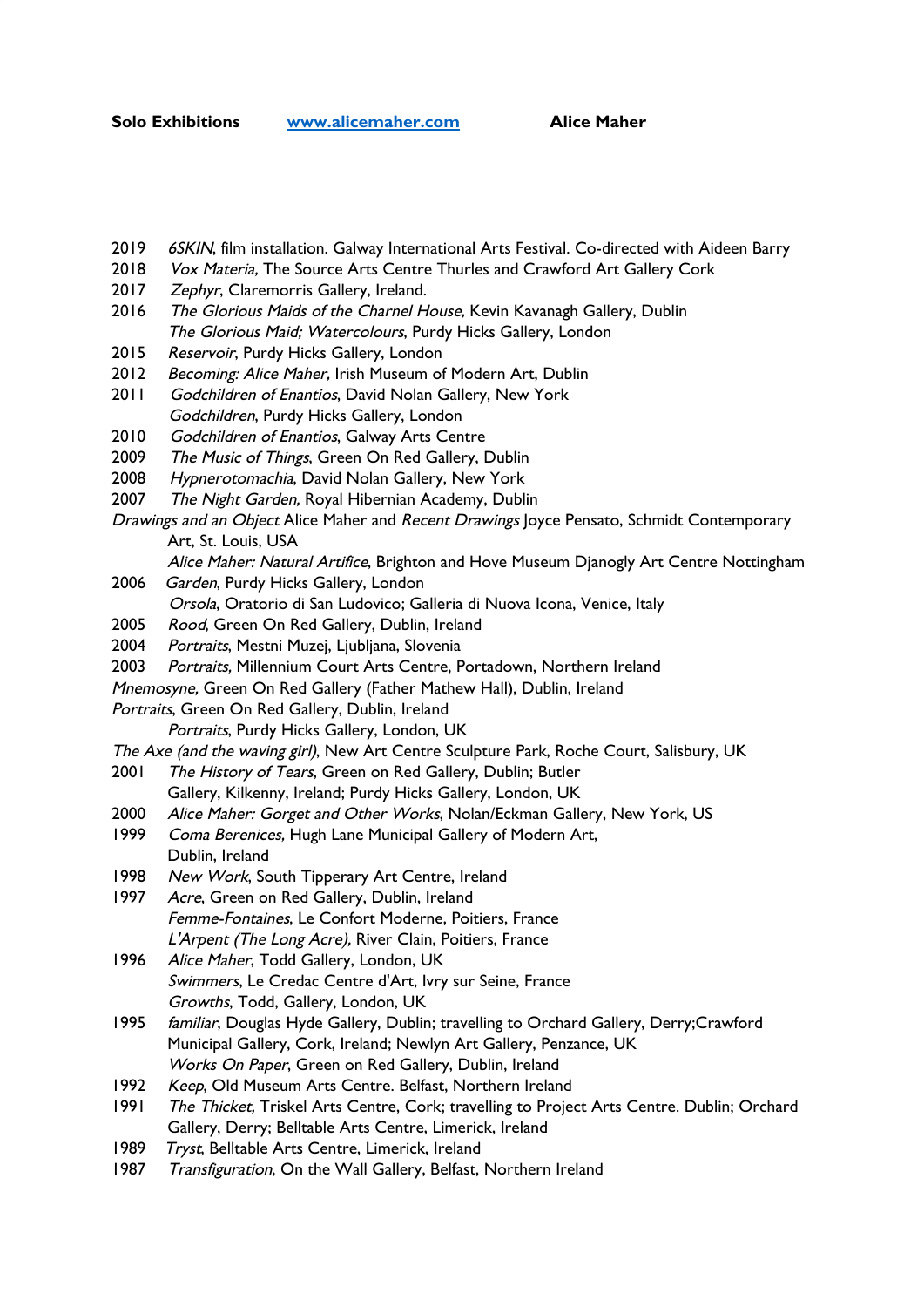# **Selected Group Exhibitions**

| 2020                                                                                        | As Kingfishers Catch Fire: Animals & Imagination. Limerick City Art Gallery             |  |
|---------------------------------------------------------------------------------------------|-----------------------------------------------------------------------------------------|--|
|                                                                                             | Elliptical Affinities, Highlanes Gallery Drogheda, Limerick City Art Gallery            |  |
| 2019                                                                                        | fair is foul & foul is fair: Alice Maher & Aideen Barry, Katzen Centre for the Arts,    |  |
|                                                                                             | <b>Washington DC</b>                                                                    |  |
| 6SKIN: a film co-directed with Aideen Barry. Screened at Oaxaca Film Festival, Alchemy Film |                                                                                         |  |
|                                                                                             | Festival, Scotland, BF Artist Film Festival, London, Aesthetica Film Festival, York UK, |  |
|                                                                                             | Filmakers Cooperative New York, Dance on Film Fest, New Jersey USA.                     |  |
|                                                                                             | Seen, Not Heard, Crawford Art Gallery, Cork                                             |  |
|                                                                                             | Drawing a New World, Purdy Hicks Gallery, London                                        |  |
|                                                                                             | Music and Maker; Artists & Composers, Solstice Arts Centre Navan                        |  |
| 2018                                                                                        | 6SKIN: a film, co-directed with Aideen Barry. Premiere @ Cork Film Festival             |  |
|                                                                                             | Eva International; with the Artist's Campaign to Repeal the Eight Amendment,            |  |
|                                                                                             | curated by Inti Guerrero                                                                |  |
|                                                                                             | Aisteach, curated by Jennifer Walshe, Model Arts Centre Sligo.                          |  |
|                                                                                             | 'But still, like dust, I'll rise', curated by Vivienne Dick, Galway Arts Centre         |  |
|                                                                                             | Naked Truth, Crawford Art Gallery, Cork                                                 |  |
|                                                                                             | Double Take: Collections and Context, Glucksman Gallery, Cork                           |  |
| 2017                                                                                        | Hybrid, Purdy Hicks Gallery, London                                                     |  |
| 2017                                                                                        | Bristle: Hair and Hegemony, Highlanes Gallery, Drogheda.                                |  |
| 2016                                                                                        | Eva International: (Still) the Barbarians curated by Koyo Kouoh. Limerick. Ireland      |  |
|                                                                                             | Strange Worlds: The Vision of Angela Carter, RWA, Bristol, UK                           |  |
|                                                                                             | Hurt, Hillsboro Fine Art, Dublin                                                        |  |
| 2015                                                                                        | Approaches to Paper, Irish Museum of Modern Art, Dublin                                 |  |
|                                                                                             | Patrons, Prizes, Paradigms, Bourne Vincent Gallery, Limerick                            |  |
| 2014                                                                                        | Re-framing the Domestic, Highlanes Gallery, Drogheda, Ireland                           |  |
|                                                                                             | The Artists Eye, Hunt Museum, Limerick                                                  |  |
| 2013                                                                                        | Changing States: Contemporary Irish Art and the Francis Bacon Studio, BOZAR, Centre for |  |
| Fine                                                                                        |                                                                                         |  |
|                                                                                             | Arts, Brussels                                                                          |  |
|                                                                                             | Long Drawn Out, Catalyst Arts Centre, Belfast                                           |  |
|                                                                                             | Art in the Eastside, billboard project for Creative Exchange, Belfast                   |  |
|                                                                                             | Art Basel Miami                                                                         |  |
| 2012                                                                                        | The Desire for Freedom: Art in Europe since 1945, Deutsches Historisches Museum, Berlin |  |
|                                                                                             | Motion Capture, Lewis Glucksman Gallery, Cork                                           |  |
| 2011                                                                                        | Family Matters: The Family in British Art, Norwich Castle Museum,                       |  |
|                                                                                             | Millennium Galleries, Sheffield, Laing Art Gallery, Newcastle, Tate Britain             |  |
|                                                                                             | Radical Drawing, Purdy Hicks Gallery London                                             |  |
|                                                                                             | The Surreal in Irish Art, F.E. McWilliam Gallery & Studio                               |  |
|                                                                                             | Poetry Beyond Text, Visual Research Centre Dundee Contemporary Arts                     |  |
| 2010                                                                                        | The Woods, LCAG Off-site, Istabraq Hall, Limnerick City.                                |  |
|                                                                                             | Dust in the air suspended, South Tipperary County Museum                                |  |
|                                                                                             | Inner Lives, Town Hall Gallery, Macroom.                                                |  |
|                                                                                             | Eigse, Visualise, Carlow                                                                |  |
| 2009                                                                                        | Drawing Itself - A Survey of Contemporary Practice, Brattleboro Museum, Vermont, USA    |  |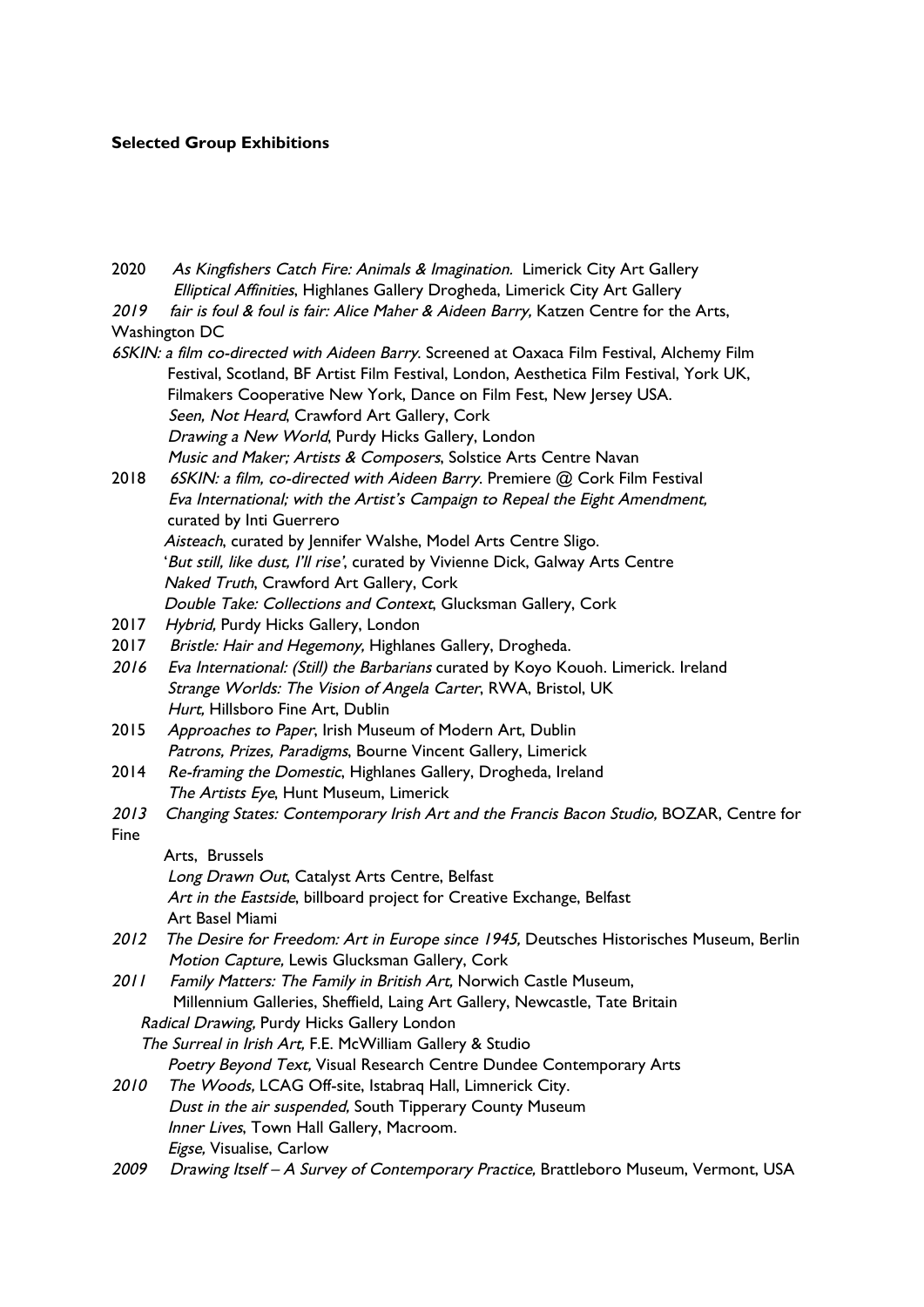Paper Work, Pallas Contemporary Projects, Dublin.

To Have and Have Not, KAW Gallery, Kinsale

- Altered States, Clonmel Museum, Ballina Arts Centre,, Irish Museum of Modern Art Into Irish Drawing, Limerick City Gallery, AkkuH, The Netherlands, Centre Culturel Irlandais, Paris, Millenium court Arts Centre, Northern Ireland Flowerpower, Villa Giulia, Verbania, Italy
- 2008 In Drawing, Purdy Hicks Gallery, London <sup>7</sup> Leagues More, Wexford Arts Centre My space and I, West Cork Arts Centre Darkness Visible, Galway Arts Centre Journey to the End of the Night, Green on Red Gallery, Dublin Chronoscope, Newman House, Dublin
- 2007 *inter-changes*, Farmleigh Gallery, Dublin Alternative Nature, Cavan County Museum
- 2006 Forest Dreaming Centre for Contemporary Art and the Natural World, Exeter England. Drawing Inspiration Abbott Hall Art Gallery, Kendal, England. Gorge(I) Koninklijk Museum voor Shone Kunsten Anthwerp Belgium. <sup>A</sup> Summer Show Part I, green On Red Gallery, Dublin, Ireland Art in State Buildings 1995 – 2005, Farmleigh Gallery, Dublin, Ireland FRESH Re-imagining the Collection, Limerick City Gallery of Art, Limerick, Ireland. Group Show, Nolan Eckman Gallery, New York, U.S.A. You'll Never Know: Drawing and Random Interference, touring exhibition including Hayward Gallery, London and the Harris Museum and Art Gallery, Preston, England Cross Section; Seventeen Artists from the Arts Council Collection, Sligo Art Gallery, Sligo, Ireland Drawing Through It, David Nolan Gallery New York Masters; 25 Years On, Ormeau Baths Gallery, Belfast, Northern Ireland. 2005 Cherrypicking, Wicklow County Council, Wicklow, Ireland 2005 ++++++++, Fenton Gallery, Cork, Ireland Bread Matters III, West Cork Arts Centre, Cork, Ireland New Sculpture from Ireland, New Art Centre, Roche Court, England Siar 50; Fifty years of contemporary Art, Irish Museum of Modern Art, Dublin, Ireland
- 2004 Locale, Lough Derg, Tipperary, Ireland
	- Country, Galerija Equrna, Ljubljana, Slovenia
		- Tir na N-Og, Irish Museum of Modern Art, Dublin, Ireland
		- In the Time of Shaking: Irish Artists for Amnesty International, Irish Museum of Modern Art, Dublin, Ireland
		- Corpus, Limerick City Art Gallery, Limerick, Ireland
- 2003 L' art d' etre au monde, International Festival of Contemporary Art, Melle, France
- Royal Hibernian Academy Annual Exhibition, R.H.A., Dublin (invited artist), Ireland
- 2002 Metamorphing, Science Museum, London (curated by Marina Warner and Sarah Bakewell), Inside Drawing, Gemeentmuseum, Den Haag, Holland
	- Locws International, site specific work, Swansea, Wales
- Something Else: Irish Contemporary Art, Turku Art Museum, Finland. Travelling Amos Anderson Art Museum, Helsinki; Oulu City Art Museum; Joensuu Art Museum.
- Print Fair, Royal Academy of Arts, London, UK
- Mask and Metamorphosis: Aspects of Surrealism in Contemporary Art, Art Gallery of Hamilton, Ontario, Canada
- Ierse Kunst, Stedelijk Museum, Brussels, Belgium
- Tipperary vs Kilkenny, Fenton Gallery, Cork, Ireland
- The Holy Show, Chester Beatty Library, Dublin, Ireland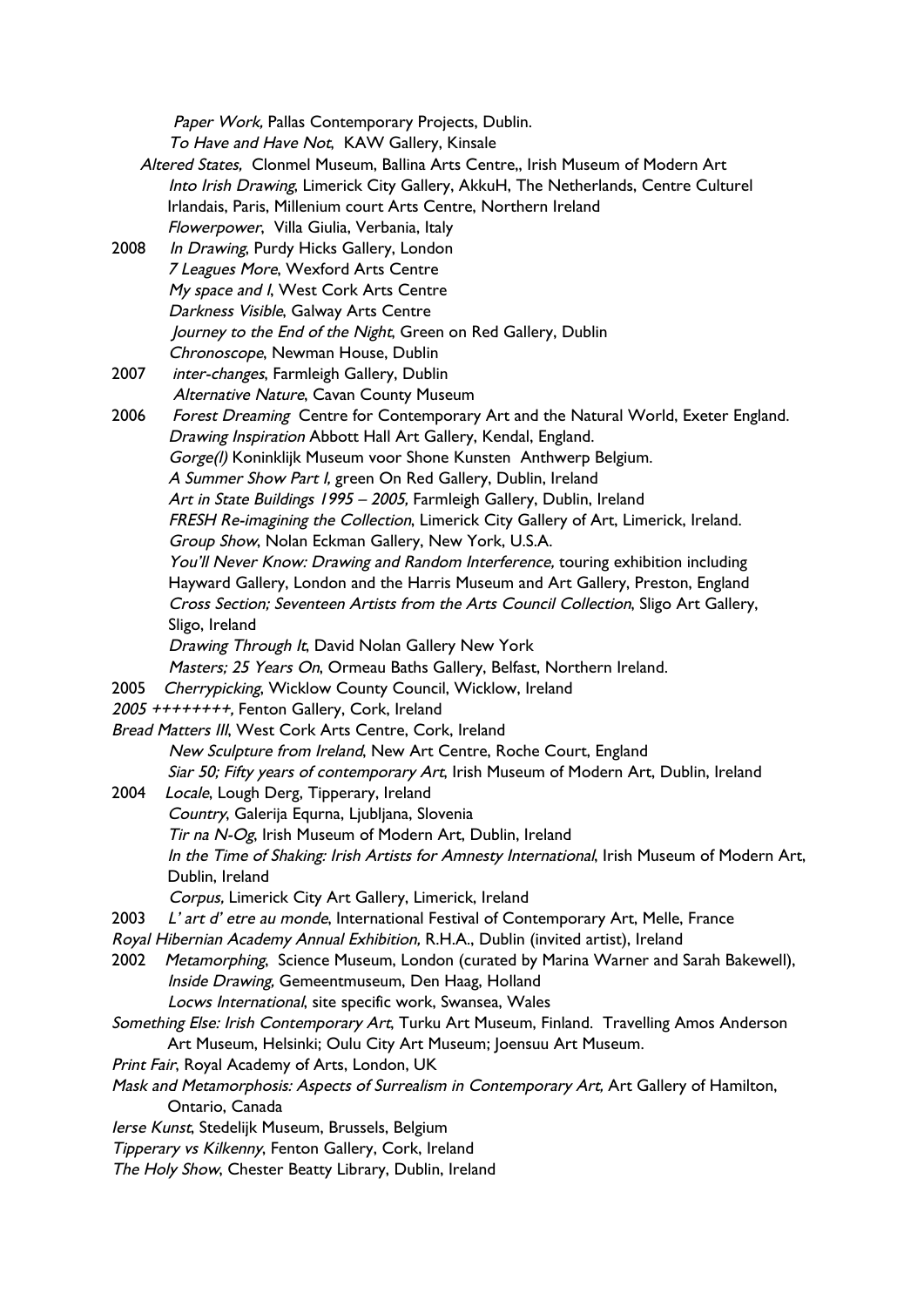- 2001 Shifting Ground: Selected Works of Irish Art 1950-2000, Irish Museum of Modern Art, Dublin, Ireland Object, Letterkenny Arts Centre, Donegal, Ireland 2000 Contemporary 2000, Green on Red Gallery, Dublin, Ireland Secret Garden, Angel Row Gallery, Nottingham, UK
- End Papers, Neuberger Museum, Purchase, New York, US
- Art 2000, Green on Red Gallery, Chicago Art Fair, US
- Art 2000, Green on Red Gallery, London Contemporary Art Fair, UK
- The Double, with James Reilly, Thomas Ruff and Lindsay Seers, The Lowry Centre, Salford Quays, UK
	- Art on Paper, Royal College of Art, London, UK
	- An Artists Century, RHA Gallagher Gallery, Dublin, Ireland
- 1999 The Sky Chair- A Performance with Composer Trevor Knight, Project @ The Mint, Dublin, Ireland
- Terrains Vagues Between the Local and the Global, Ecole des Beaux Arts, Rouen, France; Herbert Read Gallery, Canterbury, UK
	- Temple Bar International Print Show, Temple Bar, Dublin, Ireland
	- The Grotesqueness of Desire, Inside Art Gallery, Chicago, US
	- Objects in Time, West Cork Arts Centre, Skibereen, Cork, Ireland
	- Nettle Coat, The Square, Tallaght, Dublin, Ireland
	- Reverend Todd's Full House, College Green, Belfast, Northern Ireland
	- Multiples x 1, Temple Bar Gallery, Dublin, Ireland
- Return to Sender, Hugh Lane Municipal Museum of Modern Art, Dublin, Ireland; travelling to Tlestra Adelaide Festival; Melbourne Next Wave Festival; Darwin Festival, Sydney; Institute of Modern Art, Brisbane, Australia
	- Spirit of the Times, The Bowes Museum, Durham, Ireland
	- Drawing Thinking, RHA Gallagher Gallery, Dublin, Ireland
	- Monumental Drawings, Exit Art, New York, US
	- Drawings, Nolan/Eckman Gallery, New York, US
	- Art 1999, Green on Red Gallery, Chicago Art Fair, US
	- Art '99, Green on Red Gallery, London Contemporary Art Fair, UK
	- Fauna, Zacheta Gallery, Warsaw, Poland
	- Artifacts, West Cork Arts Centre, Ireland
	- The Challenge of Power, Limerick City Gallery. Ireland
- Irish Art Now: from the Poetic to Political, McMullen Museum, Boston;
- travelling to Art Gallery of Newfoundland and Labrador, St. Johns, Newfoundland; Chicago Cultural Centre, Chicago, US; Irish Museum of Modern Art, Dublin, Ireland
- 1998 Alice Maher and Tim Davies, Oriel Mostyn Art Gallery, Llandudno, Wales; Edinburgh Art Centre, Edinburgh, Scotland; Triskel Arts Centre, Cork, Ireland; Ormeau Baths Gallery, Belfast, Northern Ireland
- Lines of Desire Drawing, Oldham Art Gallery; travelling to Bluecoat Gallery, Liverpool, England; Wrexham Arts Centre, Wales
- When Time Began to Rant and Rage, Berkeley Art Museum, California, US; travelling to Walker Art Gallery, Liverpool, UK, Gray Gallery, New York University, New York, US
- Art into Art: A Living Response to Past Masters, The National Gallery of Ireland, Dublin, Ireland
- 1997 Art '97, Green on Red Gallery, Basel, Switzerland Digital Dimensions, Arthouse, Dublin, Ireland
- <sup>A</sup> Century of Irish Painting, Hugh Lane Municipal Gallery, Dublin, Ireland; travelling to Hokkaido Museum of Modern Art; Mitaka City Gallery of Art; Yamnshi Prefectural Museum of Art, Japan
	- Re-Dressing Cathleen, McMullen Museum, Boston, US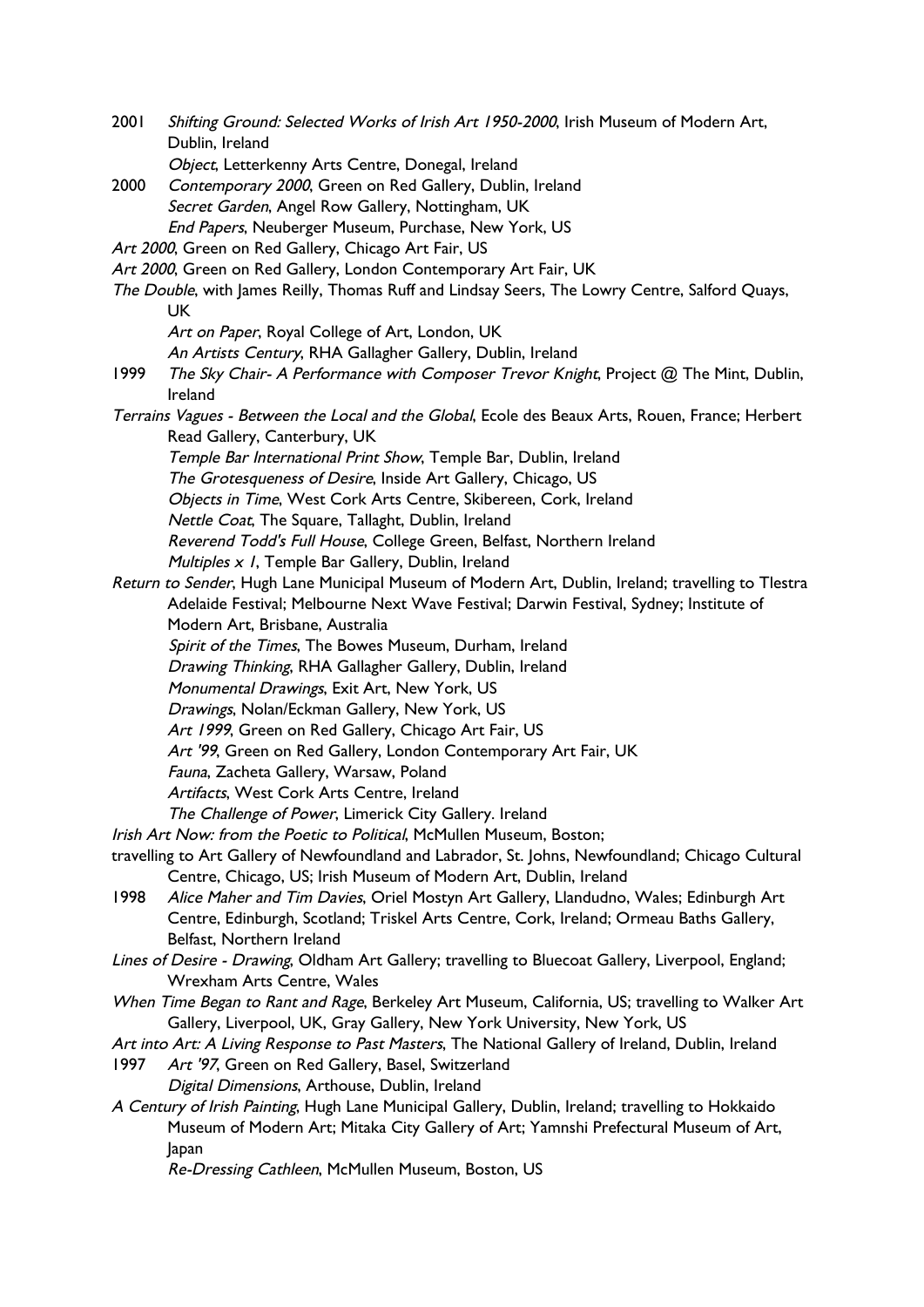Cruelty, Fenderesky Gallery, Belfast, Northern Ireland 1996 L 'Imaginaire Irlandais, Ecole Nationale Superieure des Beaux-Arts, Paris, France IMMA /Glen Dimplex Awards, Irish Museum of Modern Art, Dublin, Ireland Irish Arts Festival of Arhus, Arhus Kunstbygning, Denmark Irish Group Show, EU Headquarters, Brussels to coincide with Ireland's EU Presidency. Art Grandeur Nature, Seine Saint-Denis, Paris, France Tir: Alice Maher and Alanna O'Kelly, Gavle Centre for the Arts, Sweden 1995 Distant Relations, Ikon Gallery, Birmingham, travelling to Camden Arts Centre, London, UK; Irish Museum of Modern Art, Dublin, Ireland; Santa Monica Museum of Art, California, US; Museo Arte Contemporaneo de Carillo Gil, Mexico City, Mexico EV+A, Limerick City Gallery, Limerick, Ireland Twelve Young Artists from Northern Ireland, Itami Museum, Kyoto, Japan A-Dress, Winnipeg Art Gallery, Canada Irish Group Show, EU Headquarters, Brussels, Belgium Compulsive Objects, Rubicon Gallery, Dublin, Ireland Art as the Object of Desire, Fenderesky Gallery, Belfast, Northern Ireland On Paper, Todd Gallery, London, UK The Conversation, Belltable Arts Centre: Limerick, Ireland Keep, Hugh Lane Municipal Gallery, Dublin, Ireland 1994 22nd Sao Paolo Bienal, Brazil (representing Ireland with Ciaran Lennon and Philip Napier) From Beyond the Pale, Irish Museum of Modern Art, Dublin, Ireland Small World-Small Works, Galerie + Edition, CAOC Berlin, Germany Irish Days II, Baltic Art Gallery, Ustka, Poland Un Pelerinage Kaleidoscopique, Orchard Gallery, Derry, Northern Ireland; travelling to Hugh Lane Municipal Gallery of Modern Art, Dublin, Ireland; Tyrone Guthrie Centre, Annaghmakerrig, Northern Ireland; L'Escola de Belles Artes, Lleida; La Rectoria, Barcelona, Spain, Le Musee d'Art Moderne, Toulouse, France 1993 EV+A, Limerick City Gallery, Limerick, Ireland Relocating History, Fenderesky Gallery at Queens, Belfast; travelling to Orchard Gallery, Derry, Northern Ireland Euro-Threshold, Contemporary Irish Art Exhibition, Millstreet, Cork, Ireland 1992 Artists for Somalia, Irish Life Centre, Dublin, Ireland 1991 In a State, Kilmainham Gaol, Dublin, Ireland Strongholds: New Art from Ireland, Tate Gallery, Liverpool, UK; travelling to Sara Hilden Museum, Finland 1990 G.P.A. Emerging Artists Exhibition, RHA Gallagher Gallery, Dublin, Ireland Irish Art of the Eighties, Douglas Hyde Gallery, Dublin, Ireland Alice Maher and Louise Walsh, Arts Council Gallery, Belfast, Northern Ireland 1989 Issues: Four Artists, Arts Council of Northern Ireland Art Beyond Barriers, Frauenmuseum, Bonn, Germany Celebration Robes, with Joyce Wieland, City Gallery, Limerick, Ireland 1988 G.P.A. Awards Show, Douglas Hyde Gallery, Dublin, Ireland San Francisco University Club, San Francisco, US Fort Mason Firehouse, San Francisco,US Cotter, Maher, Walsh, Showntell Gallery, San Francisco, US Basquiat, Clemente, Coombes, Maher, Wilson, Kerlin Gallery, Dublin, Ireland 1987 Six Artists 'On the Go....', Touring Exhibition, Derry, Dublin, Cork, Ireland Five Belfast Artists Draw the Line, Grafton Gallery, Dublin, Ireland Alice Maher & Raine Bedsole, Diego Rivera Gallery, San Francisco, US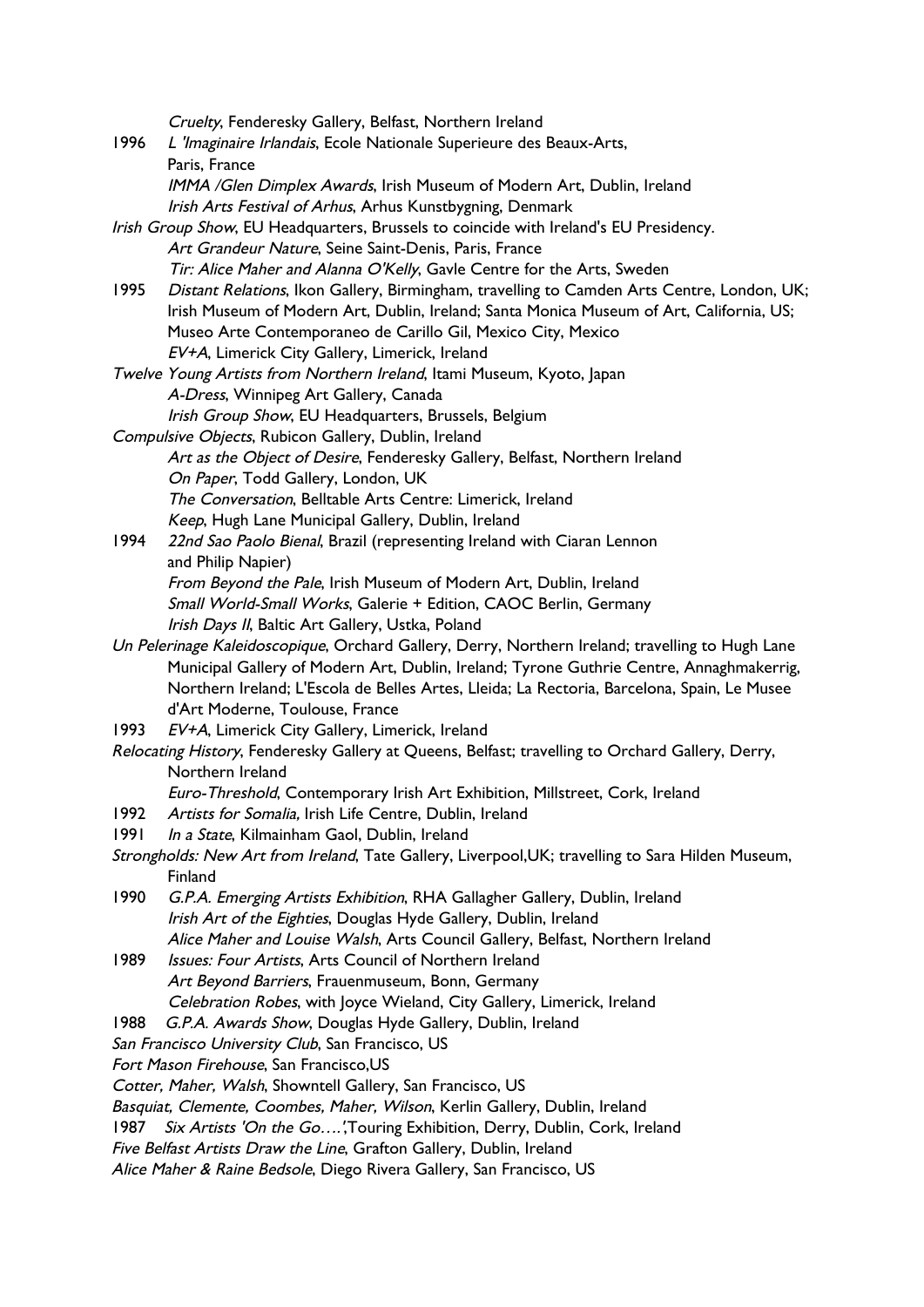The Popening, 8 Artists, The Lab Gallery, San Francisco,US EVA'87, Municipal Gallery, Limerick, Ireland 1986 Eight Artists from Ireland, Oxford, England Graduate Print Exchange, University of Peking, Peking, China

## **Bibliography**

- 2018 Austin McQuinn, Thirteen Ways of Looking at a Mermaid, Rachel Warriner & Sarah Kelleher, Mermaid Emerging. Both published in Vox Materia by Source Arts Centre Thurles.
- 2016 Tina Kinsella, This is the fluid in which we meet... published essay for The Glorious Maids of the Charnel House, Kevin Kavanagh Gallery, Dublin
- 2007 Caoimhin Mac Giolla Leith, Alice Maher: the art of a Collector Gill Perry, Tales, Trails & Transformations: the work of Alice Maher Both published in Alice Maher: Natural Artifice by Brighton & Hove Museum
- 2005 Alyce Mahon, *Eroticism & Art*, Chapter 10: 'Erotic Fragmentation and Abjection',
- 2003 Carol Mavor, Portraits, Millennium Court Arts Centre, Portadown.
- 2002 Mask and Metamorphosis: aspects of surrealism in contemporary art, Shirley Madill, Art Gallery of Hamilton, National Library of Canada Cataloguing in Publication.
- 2001 Alice Maher: Necklace of Tongues. Butler Gallery, Kilkenny; Green on Red Gallery, Dublin; Purdy Hicks Gallery, London; Coracle Press, 2001.
- Caoimhin MacGiolla Leith. Shifting Ground: Selected Works of Irish Art 1950-2000. Dublin; Irish Museum of Modern Art, 2001.
- 2000 Judy Collischan. End Papers. New York; Neuberger Museum of Art, New York University, 2000.
- Gilda Williams. The Double- Alice Maher, James Rielly, Thomas Ruff, Lindsay Seers. Manchester; Lowry Press, 2000.
- 1999 Alston Conley, Adele Dalsimer and Vera Kreilkamp. *Eire-Ireland*. Irish American Cultural Inst
- Fiona Barber, Emma Barker and Nick Webb. Contemporary Cultures on Display. The Open University/Yale University Press, 1999.
- Knot: Alice Maher Draws from the Collection. Dublin; Hugh Lane Municipal Gallery.
- Declan McGonagle and Fintan O'Toole. Irish Art Now: From the Poetic to the Political. New York; I.C.I. New York in association with the Irish Museum of Modern Art, Dublin.
- 1998 Sue Hubbard. Alice Maher and Tim Davies. Llaududno, Wales; Oriel Mostyn Gallery, 1998.
- 1997 Medb Ruane. Alice Maher: Profile 6. Kinsale; Gandon Editions, 1997.
- <sup>A</sup> Century of Irish Painting. Dublin; Hugh Lane Municipal Gallery, 1997.
- 1995 Fionna Barber and Cécille Bourne. familiar. Dublin; Douglas Hyde Gallery, Dublin, Orchard Gallery, Derry, 1995.
- Trisha Ziff (ed.), introduction by Lucy Lippard. Distant Relations. New York; Smart Press, 1995. Nelson Aguilar and Declan McGonagle. 22<sup>nd</sup> Sa*o Paulo International Bienal*.
- Fionna Barber. Recent Work-Touring Exhibition. Cork; Triskel Arts Centre, 1994.
- Dr Penelope Curtis. Strongholds: New Art from Ireland. Liverpool; Tate Gallery Liverpool, 1994.
- Susan Newel. Irish Art in Liverpool Portfolio 1. Liverpool; Kinsale, 1994, pp.50-53.
- <sup>A</sup> New Tradition: Irish Art in the 80s. Dublin; Douglas Hyde Gallery, 1990.
- Emer McNamara. Alice Maher. Arts Council of Northen Ireland.
- Issues. Arts Council of Northern Ireland and the Arts Council/ An Comhairle Ealaíon, 1990.
- 1989 Marianne Pitzen. Art Beyond Barriers. Bonn; Frauenmuseum, Bonn, 1989.
- 1988 Dorothy Walker. G.P.A. Awards Catalogue. 1988.
- 1987 Ida Panacelli. E.V. <sup>+</sup> <sup>A</sup>. 1987. Limerick; E.V.+ A., 1987.
- Joan Fowler. Irish Women Artists. Dublin; Douglas Hyde Gallery, 1987.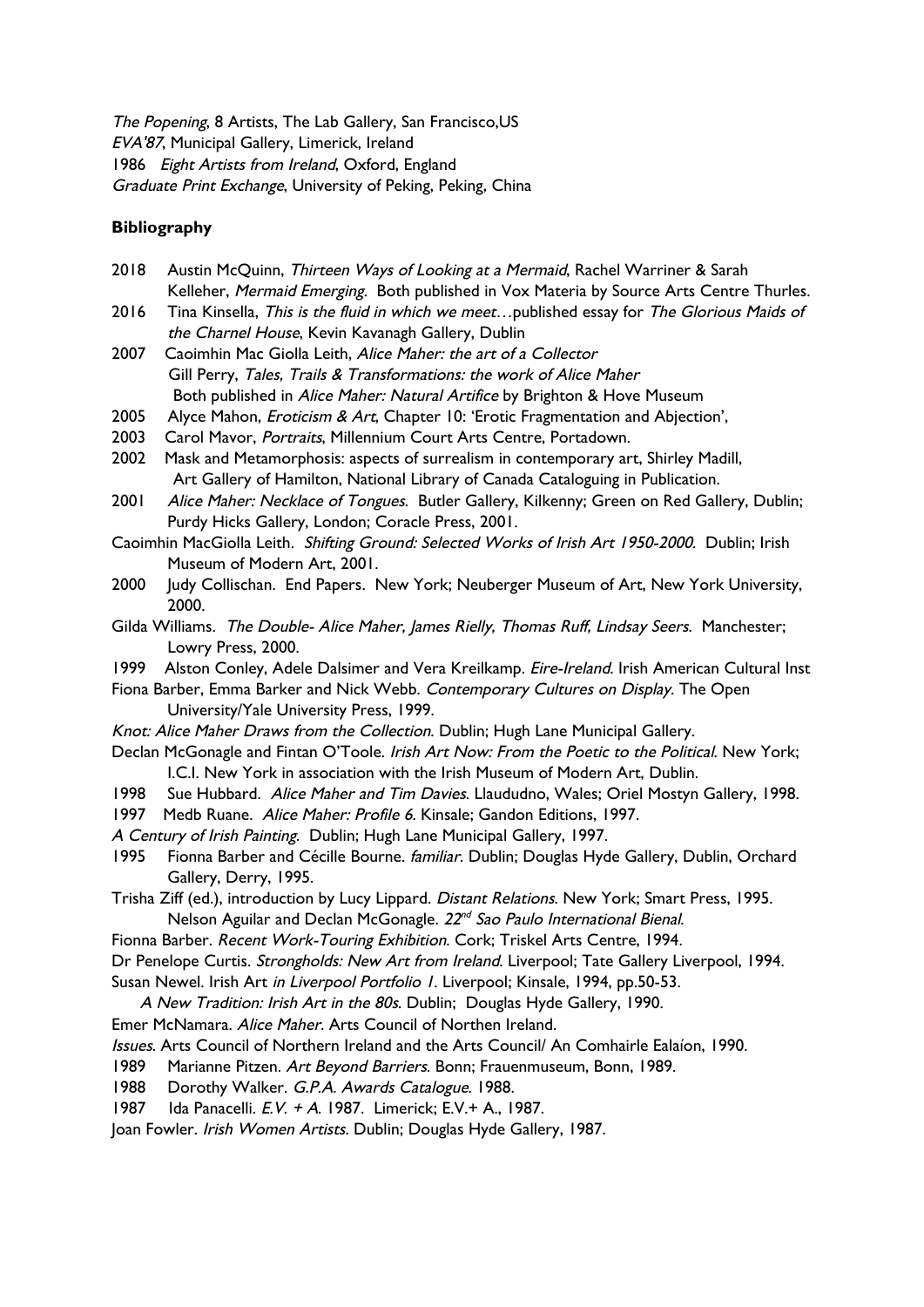#### **Periodicals**

- 2018 Tina Kinsella, 'Corporeal Matters', VAI magazine. Issue 3. Francis Halsall, 'Vox Materia'. Irish Arts Review Vol 35. No. 1
- 2016 Sue Hubbard, 'Alice Maher: The Glorious Maid of the Charnel House'. 3 Quarks Daily Suzanne Walsh, 'The Skin Between Us: A Response to The Diviner', Fallow Media, Jun 27 Naoise Murphy, 'Alice Maher' Totally Dublin, vol 129
- 2015 Rachel Warriner, 'Reservoir: Sketchbooks & Selected Works', Enclave Review. Issue 12
- 2013 Brian Curtin, 'Alice Maher', Frieze
- Sarah Marie Allen, 'Alice Maher: Becoming'. Aesthetica magazine. Issue 50
- Pippa Little, 'Becoming', Irish Arts Review, Vol 29, Number 4
- 2011 Barbara A. MacAdam, 'Alice Maher', ARTnews, Volume 110, June 2011
- 2010 David Galloway, 'Alice Maher', ARTnews, May 2010
- 2008 Jane Humphries, 'The Paradoxical House/Home', Trinity College Journal of Postgraduate Research, Vol 7 pp 36 - 54
- 2007 Jennie Guy, 'Alice Maher; Bestiary', Circa magazine, No. 122, pp 83 85
- 2007 Brian Curtin, 'Skewed Visions; an interview', Art-Signal magazine, No. 5
- 2007 Patrick T Murphy, 'Fables & Foibles', Irish Arts Review, Autumn 07
- 2007 Jaqui McIntosch, 'Spectres in the Night', Magill magazine, September 07
- 2006 Siobhan Kilfeather, 'Alice Maher's Materials', Field Day Review 2 2006
- 2005 Sheila Dickinson, 'Alice Maher, Rood', Circa Magazine, No. 114, pp. 86 87
- 2005 Peter Murray, 'Cultural Exchange', Irish Arts Review, vol 22
- 2005 Katy Deepwell, 'Dialogues: women Artists from Ireland', IB Tauris & Co Ltd. NY
- 2003 Isobel Nolan, Circa Magazine, No. 104 (Summer 2003), pp. 91.
- 2003 Sue Hubbard, 'Alice Maher's Portraits', Contemporary Magazine, issue 55
- 2001 Luke Clancy, Art Review, 6.01 Gemma Tipton, The Dubliner, 5.01/4
	- Desmond Shortt, Start, Spring 2001
- 1998 Angeline Morrison 'Alice Maher: An Informed Instinct', Circa Magazine, No. 83 (Spring), pp.16-19.
- Angeline Morrison, 'Fetched in from the Wild', Circa Magazine, no. 83 (Spring), pp.20-22.
- Hilary Robinson. Five Snapshots from Ireland. London; n.paradoxa vol.1, 1998, pp.24-30.
- 1997 Marion Lovett 'Being Seen', Circa Magazine, No. 80 (Summer), p.36-41.
- 1996 Paul Ardenne 'The Irish Season', Art Press, No.215 (July/Aug)
- Claire Wilson 'Irish Eyes', Art and Antiques (London) Vol.19 pt.7(Summer), pp.70-77.
- Simon Morley 'Irish Art international', Art Monthly no.196 (May), pp.13-16.
- 1995 Aidan Dunne 'Showing Abroad', Circa Magazine, No. 71 (Spring) pp.50-53.
- Hilary Robinson 'Irish/ Women/ Artwork', Feminist Review (London) Issue no. 5., pp.100-101.
- Judith Higgins 'Art from the Edge: Part I: Recent Developments in Irish Art', Art in America v. 83 (December) pp.37-41.
- 1992 David Brett, Circa Magazine, Volume 62.
- 1991 Hugh Maxton, Circa Magazine, Vol.58.
- 1985 Peter Jordan, Circa Magazine, Vol.49. Fionna Barber, WASL Journal, 1988. Jack Packenham, Circa Magazine, Vol.39. Joan Fowler, Circa Magazine, Dec.86. Sean Cubitt, Artscribe International, Vol.27. John MacMonagle, Sten Lit & Arts Magazine, Vol.5.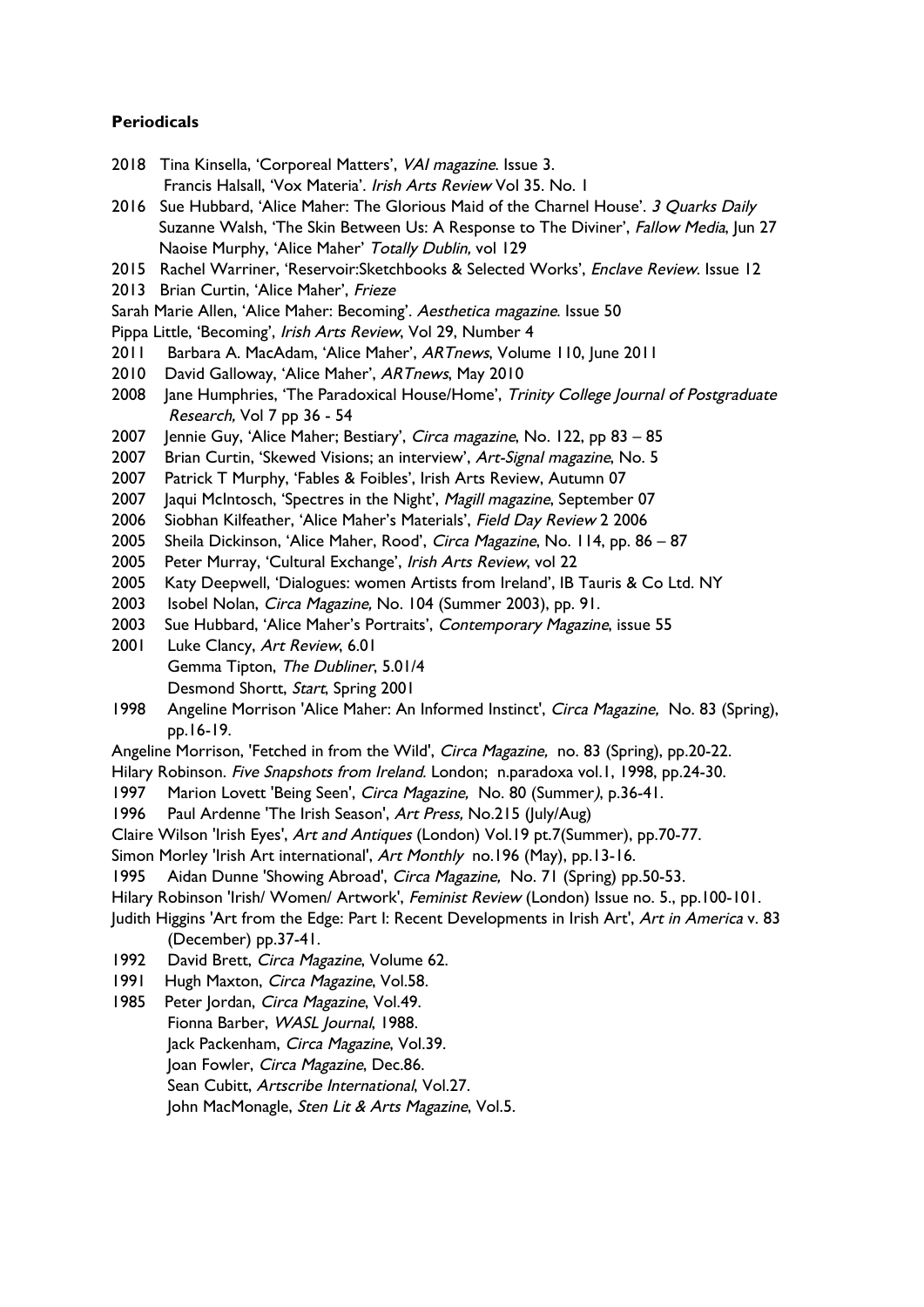#### **Articles**

- 2018 Cristín Leach. Body and Soul. Sunday Times Culture. March 25.
- 2014 Rosita Boland. Alice Maher: A singular artist. Irish Times September 15.
- 2012 Cristín Leach, 'Alice Maher: IMMA Exhibition', Sunday Times Culture
- 2009 Jerry McCarthy, All the Right Moves, Sunday Times Culture
- 2007 Cristin Leach, Hironymus Bosch runs through Alice Maher's garden of unearthly delights, Sunday Times Culture, September 30
- 2007 Aidan Dunne, Positive Negatives, Irish Times, September 24
- 2007 Marc O'Sullivan, Tribute to a fertile imagination, Irish Examiner, Septem, ber 18
- 2007 David Bonetti. Schmidt Contemporary Art: Charcoal Artists, St. Louis Post Dispatch, 4 March,.
- 2005 Billy Leahy, The art of the poetic, The Village, 26 August I September, Issue 48. Cristin Leach, Beauty and the beech, The Sunday Times, 21 August. Aidan Dunne, A show that turns the world upside down, The Irish Times, 17 August.
- 2003 Marianne Hartigan, Strange Fruit and Helmet of Snail, The Sunday Tribune, 27 April.
- Kieran Owens, Memories Are Made of This, The Event Guide, 3 April 12 May.
- Anna Murphy, *The Nature of Things*, Day & Night, Irish Independent, 25 April. Aidan Dunne, Alice Maher, The Ticket, The Irish Times, 17 April. Aidan Dunne, Portrait of an artist, with a twist, The Irish Times, April.
- Roisin Ingle, Daytrippers: Seven Things To Do This Week, The Irish Times Magazine, 12 April.
- Ros Drinkwater, Nature's Storyteller..., The Sunday Business Post, 19 January.
- 2001 Kieran Owens, The Event Guide, (Dublin, 2 May) Aidan Dunne, The Irish Times, (Dublin, 16 May) Medb Ruane, The Sunday Times, (Dublin, 15 April) Billy Leahy, In Dublin, (Dublin, 5 April) Aidan Dunne, The Irish Times, (Dublin, 12 April)
- 1995 Kay Sheehy, The Irish Times, (Dublin, 10 January)
- Aidan Dunne, The Sunday Tribune, (Dublin, 8 January) Aidan Dunne Sunday Tribune, ( 3 October)
- 1991 Aidan Dunne, The Sunday Tribune, ( Dublin, 13 October) Henk Strabbing, De Volkskrant, (Germany, 19 July) Rolf Sotschek, Die Tageszeitung, (Germany, 29 May) Paddy Woodworth, The Irish Times, (Dublin, 1 May) Sasha Craddock, The Guardian, (London, 28 February)
- 1990 Brian Fallon, The Irish Times, (Dublin, 31 October)
- 1998 Brian McAvera, The Irish News, (3 March)
- The Sunday Tribune, (Dublin, 15 February)

#### **Radio/TV**

- 2016 The Works. TV interview with John Kelly. Season 2 episode 4 online
- 2013 Miriam Meets, RTE Radio One
- 2013 Arts Tonight interview, RTE Radio One
- 2007 A Giant at my Shoulder, RTE Radio One podcast
- 2005 Rattlebag, RTE One (23 August)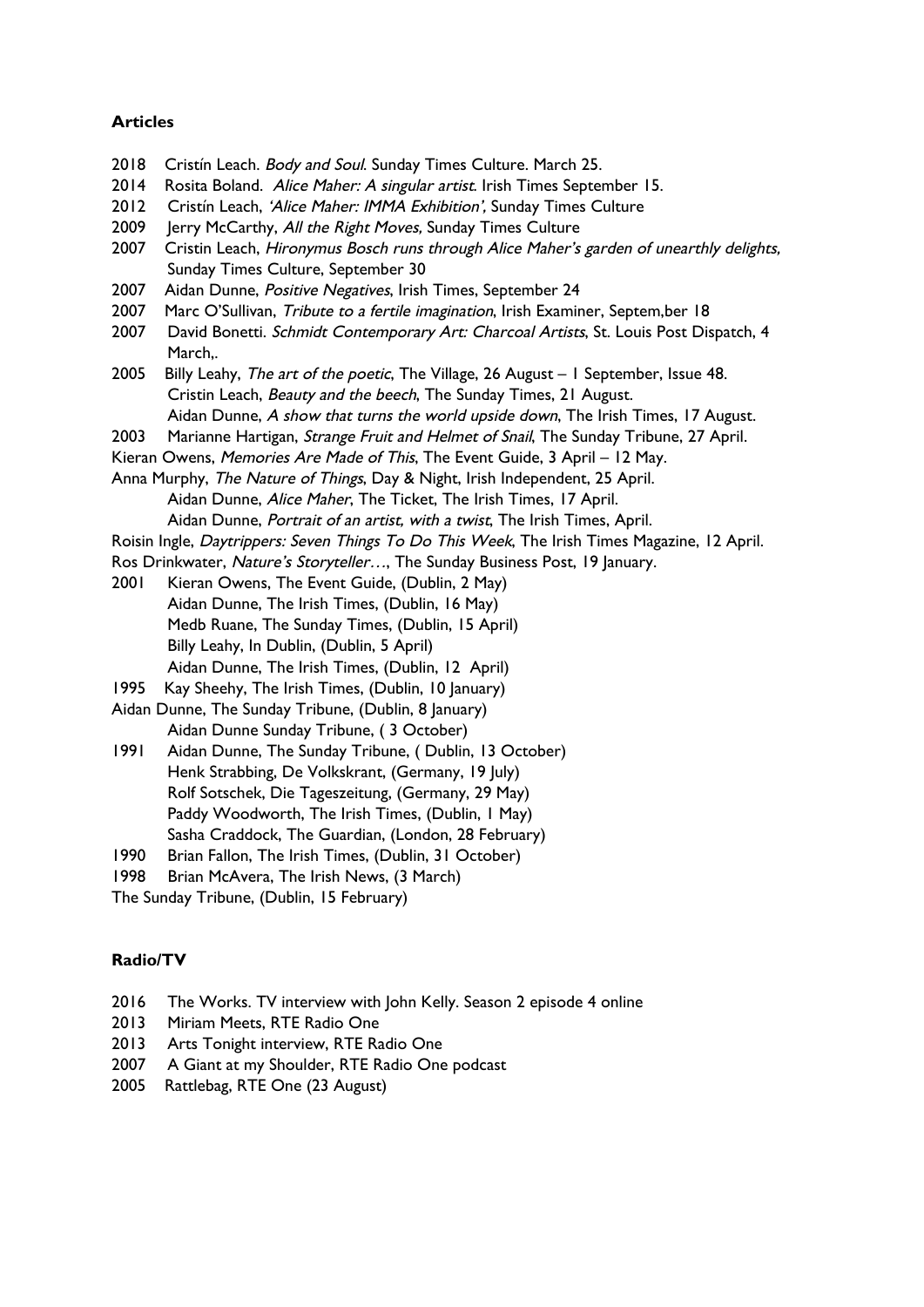## **Selected Awards / Scholarships**

- 2015 UL Alumni Award
- 2013 O'Malley Art Award, Irish American Cultural Institute
- 2005 Bank of Ireland 'Toradh' Award
- 2005 Tempus, a residency with Olwen Fouere and Trevor Knight, Sirius Arts Centre, Cork
- 2002 Marten Toonder Award, An Chomhairle Ealaion/The Arts Council
- 1996 Elected Member of Aosdana
- 1992 An Chomhairle Ealaion Bursary
- 1990 GPA Emerging Artist Award Irish Arts Council 'Artist in Residence' Schools Bursary
- 1989 L.S.A.D. Teaching Fellowship, Limerick
- 1988 Arts Council of Northern Ireland Bursary
- 1987 Fulbright Scholarship, San Francisco Art Institute
- 1988 Peter Moore's Foundation Bursary
- 1985 National Council for Education Awards / Student of the Year

#### **Acitivities, Lectures and Commissions**

- 2016 Exhibitions curator for the Royal Dublin Society Visual Arts Award Scrimshaw Revolutionary, lecture on Alice Milligan at Galway City Museum Fulbright 70 Celebration, panel speaker. Hugh Lane Municipal Gallery of Modern Art
- 2015 Echo, public art commission installed at St. Brigids the Coombe School. Dublin
- 2014 In conversation with Sean Rainbird, Director of the National Gallery of Ireland
- 2013 *Other Voices*, public interview with Jim Carroll The Anteroom and IMMA present <sup>a</sup> discussion at the Workmans Club, Dublin
- 2011 The Devils Spine Band, multi media sound/dance performance directed by Trevor Knight
- 2010 Poetry Beyond Text. Collaboration with poet Deryn Rees Jones. University of Dundee
- 2010 Memory, a lecture presented at the Hugh Lane Municipal Gallery, Dublin
- 2007 Artistic Director of 'Slat', a multi-disclipinary work with composer Trevor Knight and designer Paul Keoghan. 'Slat' premiered at Galway Arts Festival 2007
- 2007 Unstable Reservoir, lecture RDS Dublin for the Council of National Cultural Institutions
- 2006 Full Nettle Jacket: Alice Maher and the Language of Clothes, lecture at the National Museum for Decorative Arts, Collins Barracks, Dublin, Ireland
- 2004 Presented a paper at 'Irlande; Passerelles et Impasses' a conference at the University of Rennes, France.
- 2004 Lectores Mirabelis, public art commission for the National Library, Dublin
- 2003 You had to be there, public art commission for Ballymun Regeneration Group edited by Lia Mills Metamorphing: Changing Bodies, Altered States, a critical debate jointly organised by the Wellcome Trust and the Victoria and Albert Museum, London

The Visibility of Women's Practice, presented a paper at Tate Britain, London

Landmark, Public Commission for Athlone Institute of Technology, Athlone

- 2000 The Fairytale Wall, Public Commission Great Victoria Hospital, Belfast
- 1998 Le Chemin, Public Commission Ecole Vincent Van Gogh, Ville de Mitry-Mory, Paris

# **Selected Collections**

Museum of Fine Arts, Boston, USA